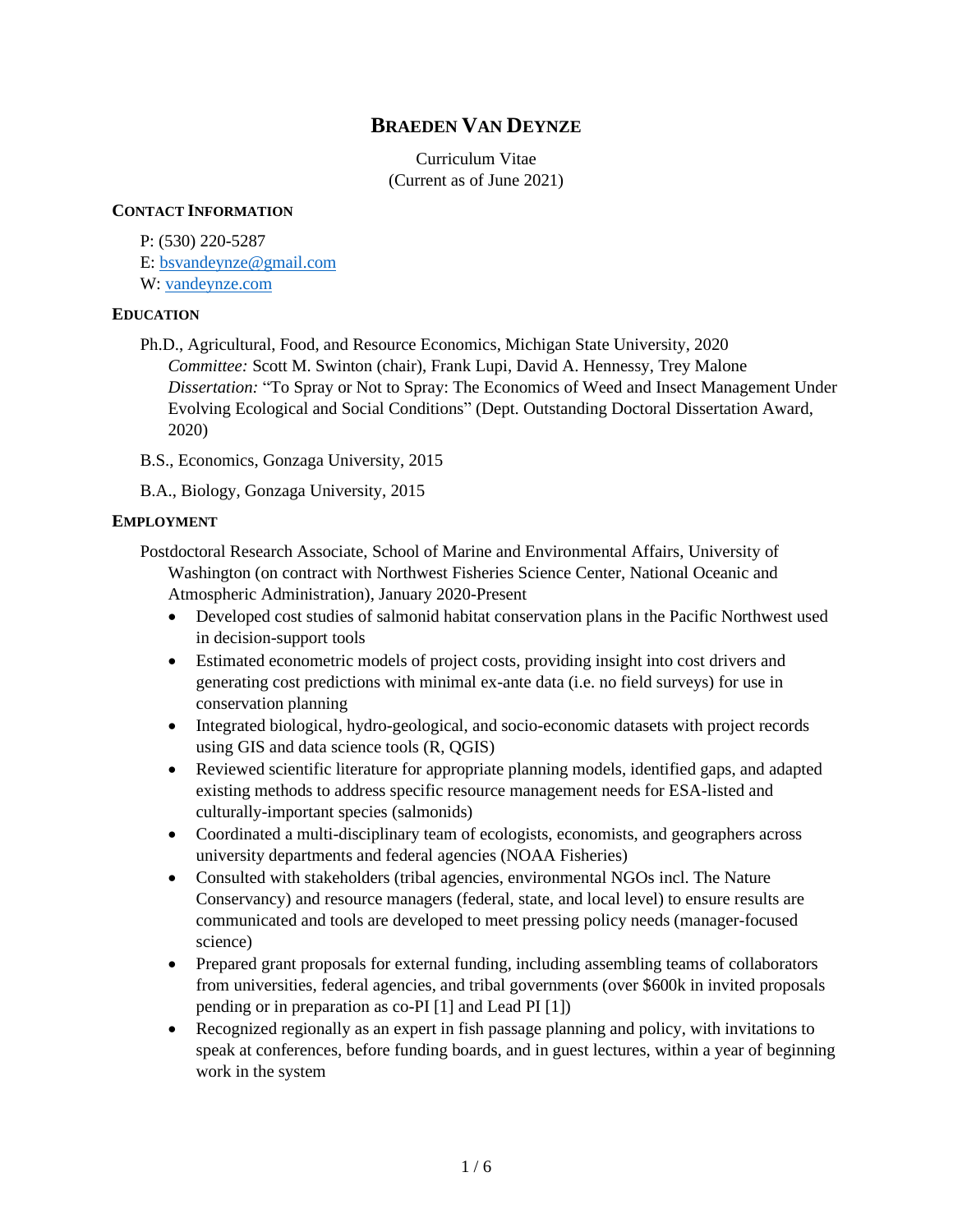- Prepared manuscripts for publication in peer-reviewed scientific journals (one manuscript in prep, two manuscripts in planning stages)
- Graduate Research Assistant, Kellogg Biological Station Long-Term Ecological Research Program and Dept. of Agricultural, Food, and Resource Economics, Michigan State University, August 2015-December 2019
	- Led the design, deployment, data entry, and analysis of a mail survey of over 10,000 farmers across four Corn Belt states
		- o Recruited stakeholders and conducted pre-testing interviews to ensure instrument validity
		- o Vetted and contracted with vendors to ensure delivery of survey materials (questionnaire booklets, envelops, etc.)
	- Hired, trained, and managed a team of eight (8) undergraduate research assistants
		- o Developed data-entry protocols, working with research assistants to improve workflow on-the-fly (data-entry completed three weeks ahead of schedule and over \$1k underbudget)
		- o Survey resulted in multiple peer-reviewed publications and contributed data in support of several dissertation and thesis chapters
		- o Success of survey has led to a continuation in subsequent years under new management, repeating initial methods to form a farmer panel
	- Constructed and analyzed bio-economic datasests with panel data methods
		- o Linked pesticide application data from soybean and corn growers throughout the country (continental-scale) to biological data (surveys of herbicide resistant weeds, surveys of butterfly populations) to measure feedbacks between ecosystems and human activity
		- o Measured the impact of insecticide seed treatments and glyphosate herbicide systems on butterfly populations (over a dozen species, incl. Eastern Monarchs) relative to historically-dominant systems (foliar applications, non-glyphosate herbicides)
		- o Measured impact of herbicide resistant weeds on the use of tillage practices
		- o Presented results to academic, government, and public audiences at conferences, workshops, and in the popular press
		- o Prepared manuscripts for publication in peer-reviewed academic journals (one published, one draft in prep for submission)
	- Mentored multiple students at the graduate and undergraduate level in independent research
		- o Masters student (co-advised with supervisor) won multiple awards for research quality, including departments Outstanding Thesis
	- Co-author on regularly cited economic history of field crop weed control methods in the United States

Instructor, Dept. of Agricultural, Food, and Resource Economics, Michigan State University, August 2018-December 2018

- Instructed EEM255: Ecological Economics, an undergraduate course, as instructor of record (69 students)
- Course provided an overview of topics in environmental economics from an ecological lense
- Developed original course material for bi-weekly lectures while staying on course for degree completion
- Students included diverse majors including business, environmental sciences, biology, and agriculture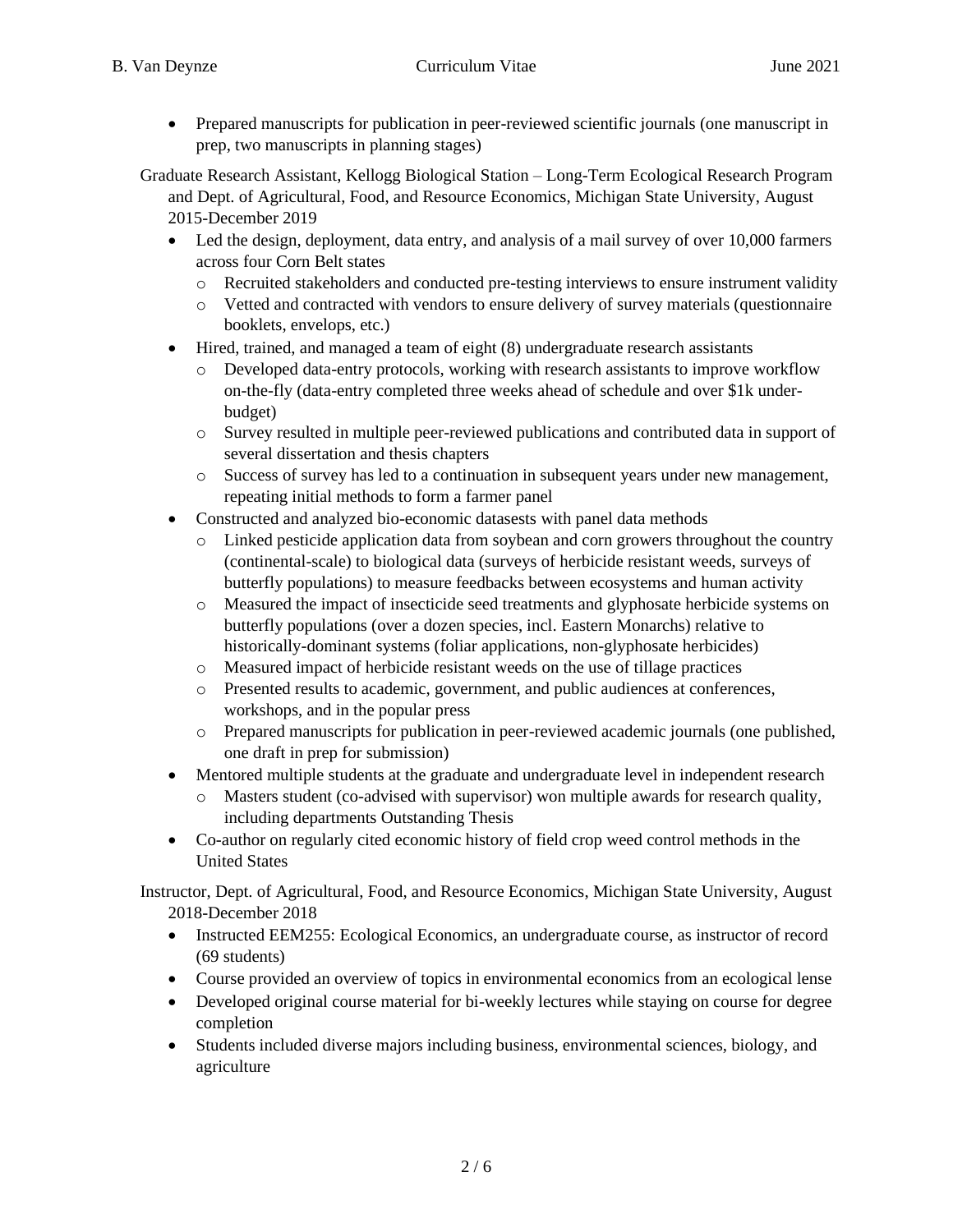Research Intern, National Parks Conservation Association – Northwest Regional Office, May 2015- August 2015

- Prepared a report on the impact of funding shortfalls (deferred maintenance backlog) at Olympic National Park on ecosystems and local communities
	- o Interviewed over a dozen park employees, scientists, hospitality professionals, and local stakeholders to identify specific funding needs and impacts
	- o Provided expert consultation for members of congress (from both parties) and park leadership on funding priorities
	- o Arranged transportation, food, and lodging for independent overnight site visits
	- o Resulting report cited in local and regional media in support of expanded park funding and used in lobbying efforts in Washington, DC, playing a critical role in the passage of the bipartisan Great American Outdoors Act in 2020
- Represented the NPCA at outreach events and in meetings with partner organizations while coordinating on regional priorities (grizzly bear re-introduction, mountain goat management, soundscape policy, etc.)

# **PEER-REVIEWED PUBLICATIONS** (4, †*advisee co-author*)

- Luther, Z.<sup>†</sup>, S.M. Swinton, and **B. Van Deynze**. 2021. "What Incentives Are Needed to Encourage Farmers to Plant Biodiversity-Promoting Prairie Strips?" *Land Economics.* Conditionally accepted.
- **Van Deynze, B.**, S.M. Swinton, and D.A. Hennessy. 2021. "Are Glyphosate-Resistant Weeds a Threat to Conservation Agriculture? Evidence from Tillage Practices in Soybean." *American Journal of Agricultural Economics.* Early access.
- Luther, Z.† , S.M. Swinton, and **B. Van Deynze**. 2020. "What Drives Voluntary Adoption of Farming Practices that Can Abate Nutrient Pollution?" *Journal of Soil and Water Conservation 75(5):*  640-650.
- Swinton, S.M. and **B. Van Deynze**. 2017. "Hoes to Herbicides: Economics of Evolving Weed Management in the United States." *European Journal of Development Research 29*(3): 560-574.

# **WORKS IN PROGRESS**

- **Van Deynze, B.**, R. Fonner, B. Feist, S. Jardine, and D. Holland. "Econometric Cost Models for Restoration Planning: An Application to Fish Passage Barriers in the Pacific Northwest."
- **Van Deynze, B.**, S.M. Swinton, D.A. Hennessy, and L. Ries. "Rapid Adoption of Neonicotinoid Seed Treatments Suppresses Butterfly Population and Diversity Across Agricultural Landscapes in the Upper Midwest, USA."
- **Van Deynze, B.**, T. Malone, and S.M. Swinton. "The Value of Timeliness: How Soybean Farmers Choose to Custom Hire."

# **CONFERENCE PRESENTATIONS** (22, *\* presented by co-author*)

- **Van Deynze, B.**, R. Fonner, B. Feist, S. Jardine, and D. Holland. "Econometric Cost Models for Restoration Planning: An Application to Fish Passage Barriers in the Pacific Northwest."
	- 1. Selected presentation at Camp Resources XXVII, Asheville, NC, August 9-10, 2021.
	- 2. Selected presentation at Northeastern Agricultural and Resource Economics Association Annual Meeting, Virtual, June 13-15, 2021.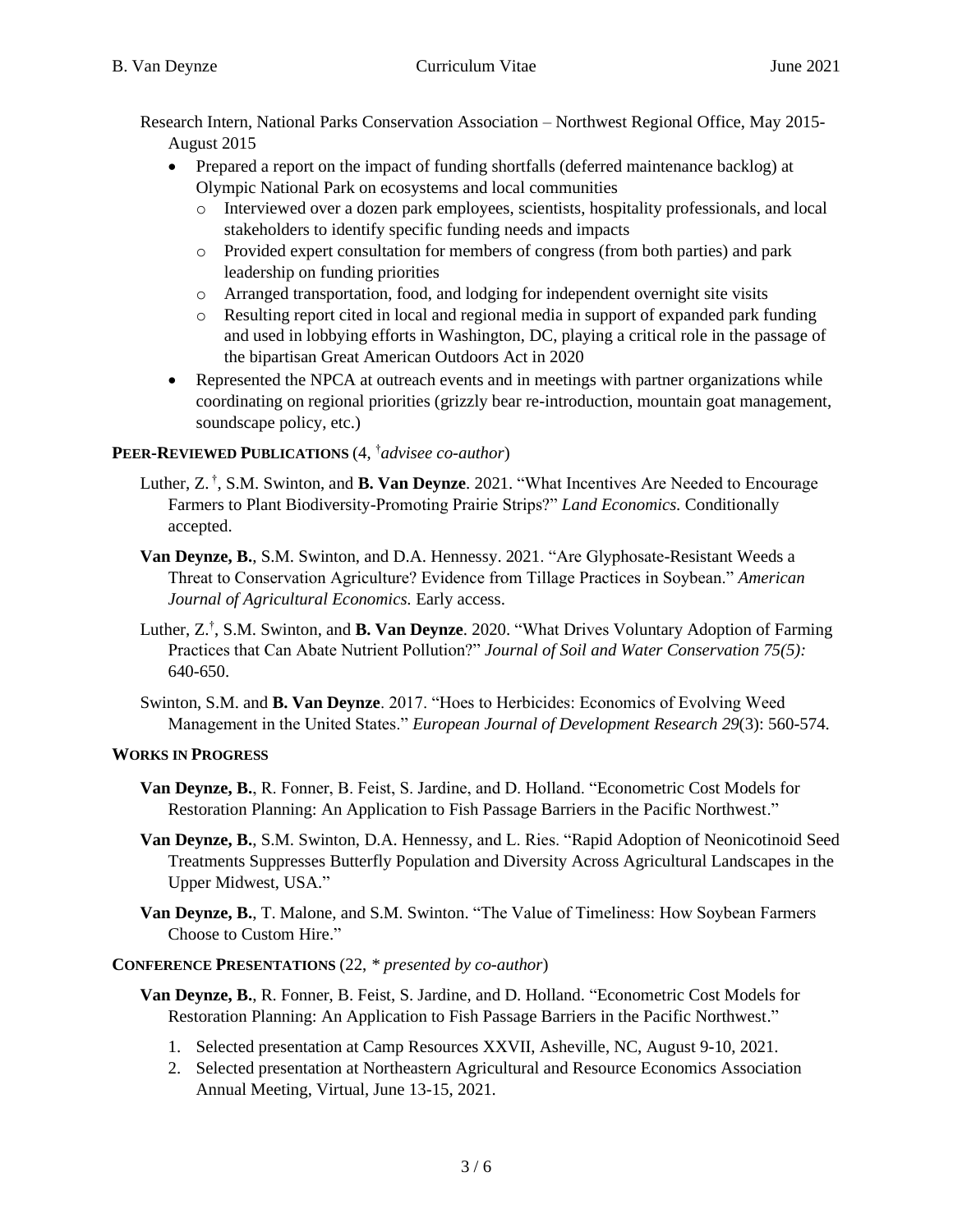- 3. Selected presentation at Association of Environmental and Resource Economics Summer Conference, Virtual, June 2-4, 2021.
- 4. Selected presentation at Washington Recreation and Conservation Office's Salmon Recovery Conference, Virtual, April 28-30, 2021.

Luther, Z., S.M. Swinton, and **B. Van Deynze**. "What Incentives Are Needed to Encourage Farmers to Plant Biodiversity-Promoting Prairie Strips?"

- 1. Selected presentation at University of Michigan Sustainability and Development Conference, Ann Arbor, MI, October 11-14, 2019. \*
- 2. Selected paper presented at the Heartland Environmental and Resource Economics Workshop. Urbana, IL, September 28-29, 2019. \*
- 3. Presentation at the University of Michigan/Michigan State University Energy and Environmental Economics Day. East Lansing, MI, August 21, 2019. \*

**Van Deynze, B.**, S.M. Swinton, and L. Ries. "The Butterfly Effect: Do Farms Do Harm?"

- 1. Selected paper presented at the Heartland Environmental and Resource Economics Workshop. Urbana, IL, September 28-29, 2019.
- 2. Selected paper presented at the Agricultural and Applied Economics Association annual meeting. Atlanta, GA, July 21-23, 2019.

Luther, Z., S.M. Swinton, and **B. Van Deynze**. "What Drives Voluntary Adoption of Farming Practices that Can Abate Nutrient Pollution?"

- 1. Selected paper presented at the Agricultural and Applied Economics Association annual meeting. Atlanta, GA, July 21-23, 2019. \*
- 2. Poster presented at 2019 Fate of the Earth Symposium. East Lansing, MI, April 13, 2019. \* *(First Place, Poster)*
- 3. Poster presented at Kellogg Biological Station Long-Term Ecological Research All-Scientist Meeting. East Lansing, MI, October 6, 2017.
- 4. Presentation at the University of Michigan/Michigan State University Energy and Environmental Economics Day. Ann Arbor, MI, August 23, 2017.

Malone, T., and **B. Van Deynze**. "Experimental Evidence on the Make-Buy Pesticide Application Decision."

1. Track session (EXECON/IBES) presentation at the Agricultural and Applied Economics Association annual meeting. Atlanta, GA, July 21-23, 2019. \*

**Van Deynze, B.**, S.M. Swinton, and D.A. Hennessy. "Are Glyphosate-Resistant Weeds a Threat to Conservation Agriculture? Evidence from Tillage Practices in Soybean."

- 1. Invited presentation at the Alternative Governance Structures for Sustainable Use of Biotechnology preconference workshop at the International Consortium on Applied Bioeconomy Research. Ravello, Italy, June 4, 2019. \*
- 2. Selected paper presented at the Agricultural and Applied Economics Association annual meeting. Washington, DC, August 5-7, 2018.
- 3. Poster presented at the Long-Term Ecological Research All-Scientists' Meeting. Pacific Grove, CA, September 30-October 4, 2018.

**Van Deynze, B.**, C.A. Bahlai, and C.R. Zirbel. "Coming to a Computing Consensus: Tools for Successful Collaborations in Broad-Scale Ecology."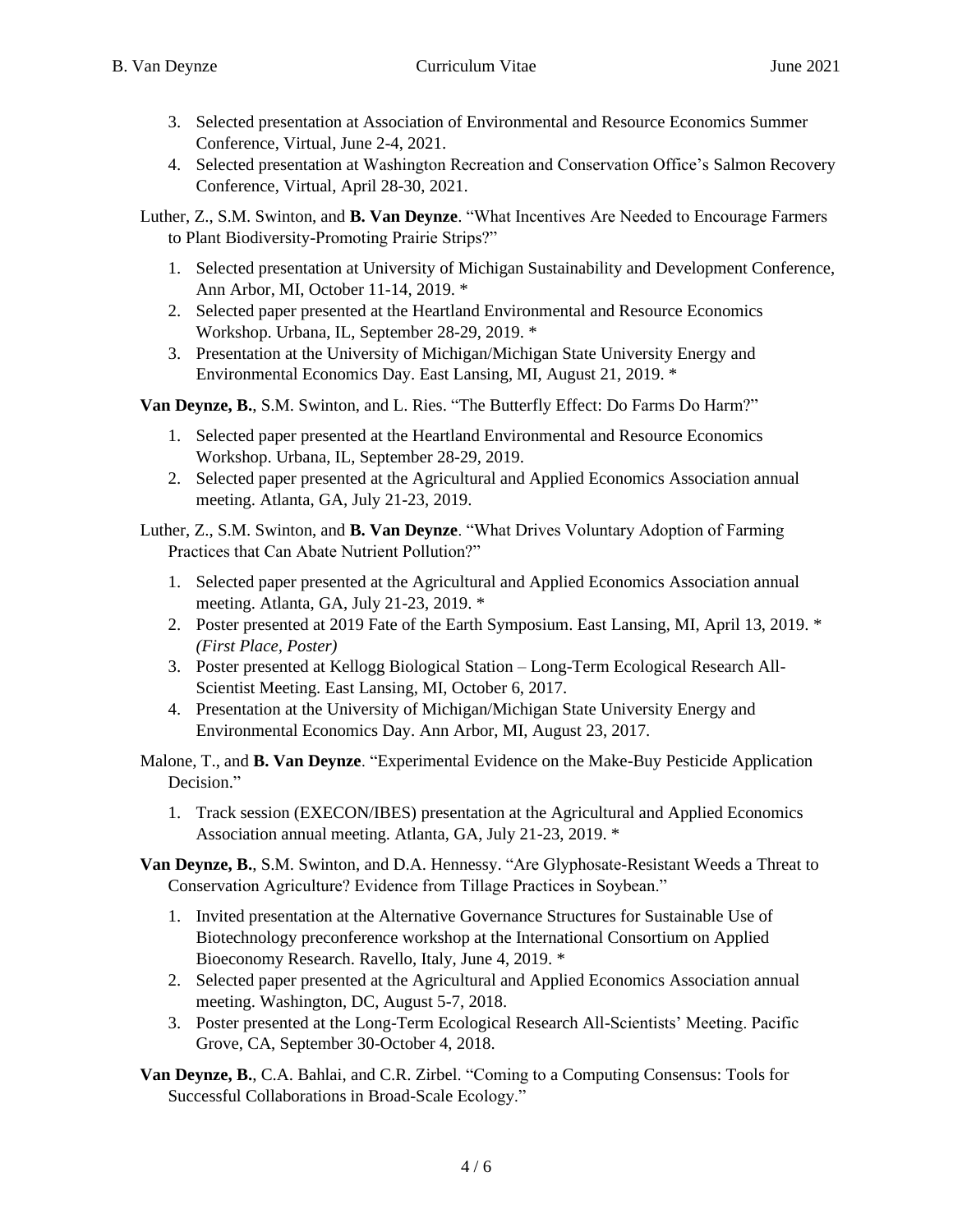1. Selected workshop at the Long-Term Ecological Research All-Scientists' Meeting. Pacific Grove, CA, September 30-October 4, 2018.

**Van Deynze, B.** 2018. "The Effects of Experience on Landowner Preferences over Bioenergy Feedstocks."

- 1. Selected paper presented at the 30<sup>th</sup> International Conference of Agricultural Economists. Vancouver, BC, Canada, July 28-August 2, 2018.
- 2. Poster presented at Great Lakes Bioenergy Research Center All Scientists Meeting. Lake Geneva, WI, May 17-19, 2016.
- Constantinou, S., C. Larson, I. Osei-Bonsu, **B. Van Deynze**, C.R. Zirbel, D. Lagos-Kutz, and C.A. Bahlai. "Environmental Variation Influences Aphid Community Structure Over Large Spatial and Temporal Scales."
	- 1. Poster presented at Ecological Society of America annual meeting. Portland, OR, August 6- 11, 2017. \*
- Swinton, S.M., and **B. Van Deynze**. "Hoes to Herbicides: Economics of Evolving Weed Management in the United States"
	- 1. Selected poster presented at Agricultural and Applied Economics Association annual meeting. Boston, MA, July 31-August 2, 2016.

### **OTHER MEDIA**

- **Van Deynze, B.**, S.M. Swinton, and D.A. Hennessy. 2019. "Zombie weeds are coming for America's fields." *Michigan Farm News* article.
- Swinton, S.M., Z. Luther, and **B. Van Deynze**. 2019. "Precision agriculture enters mainstream." *Michigan Farm News* article.
- **Van Deynze, B.** and R. Smith. 2015. "Park on the Edge: Funding Shortfalls at Olympic National Park." National Parks Conservation Association report.

#### **TEACHING EXPERIENCE**

EEM 255: Ecological Economics (3 credits, 69 students), Michigan State University, Fall 2018

#### **ADVISING**

Michigan State University: Zachary Luther (M.S. 2020, co-advised with Scott M. Swinton, current Ph.D. student at Vanderbilt University Dept. of Economics, awarded department's Outstanding Master's Thesis Award)

# **AWARDS AND FELLOWSHIPS**

- Michigan State University Dept. of Agricultural, Food, and Resource Economics Outstanding Doctoral Dissertation Award, 2020
- Kellogg Biological Station Long-Term Ecological Research Summer Research Fellowship, 2018 (\$5,000)
- Michigan State University College of Agriculture and Natural Resources Travel Fellowship, 2018 (\$400)

AAEA Graduate Student Case Study Competition, First Place, 2018